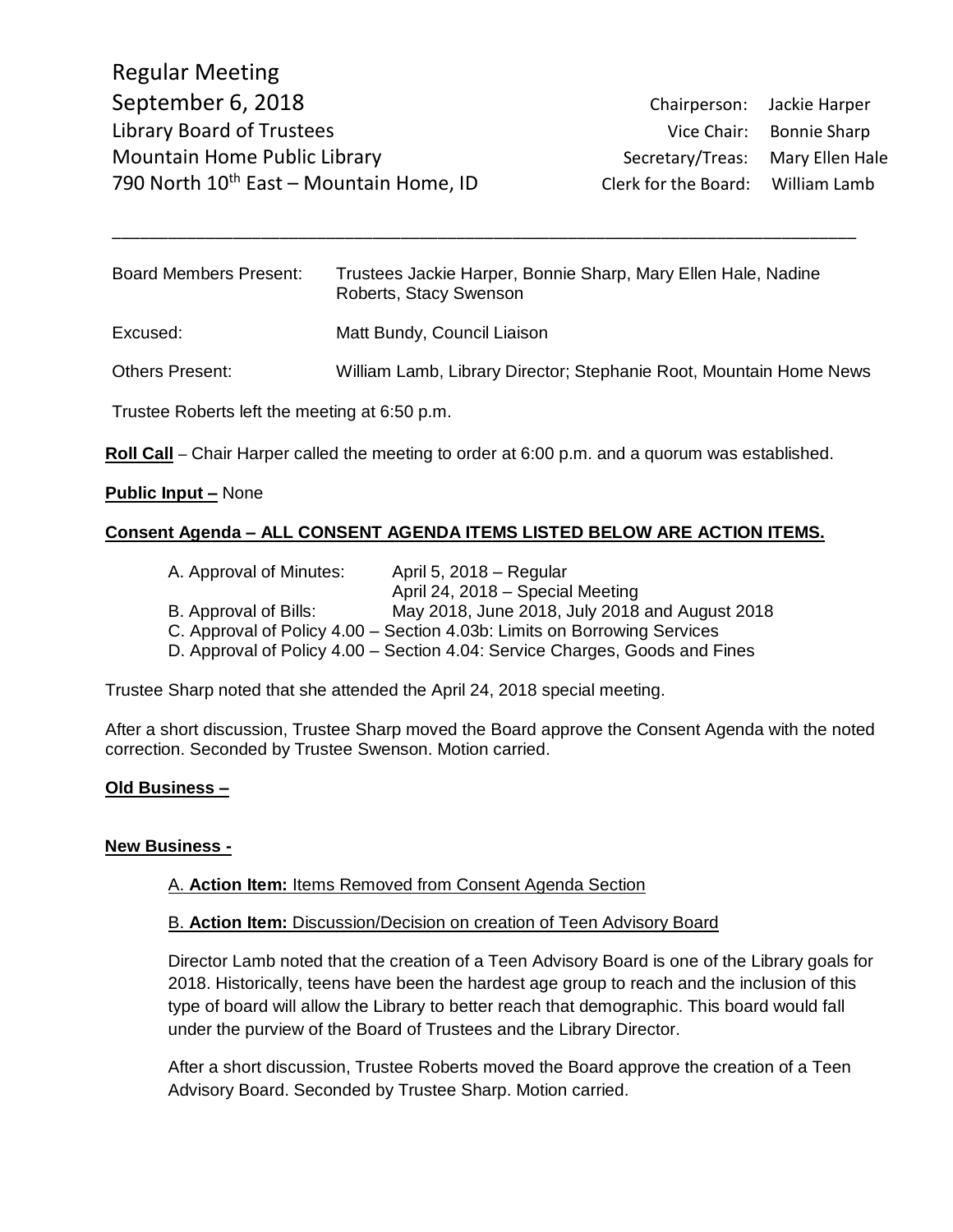# C. **Action Item:** Discussion/Decision on creation of Adult Volunteer Services

Trustees and Director Lamb discussed the request to create Adult Volunteer Services for the Library. The vision for this volunteer services group is not to replace or supplement Library staff but to increase the learning opportunities for the community. An example would be finding a volunteer to come in and teach computer workshops or English as a second language workshops. Having adult volunteer services would allow the Library to facilitate these opportunities by advertising and creating position descriptions.

After further discussion, Trustee Sharp moved the Board approve the creation of Adult Volunteer Services. Seconded by Trustee Swenson. Motion carried.

## D. **Action Item:** Discussion/Decision on increase of copy costs

The Board was informed that increasing the current cost of copies was raised by the City Council during the budget process due to the increased costs the Library was seeing in expenses. Director Lamb advised that he was working with a vendor that may be able to reduce the ongoing copy costs. The Library is supposed to provide a service to the community and he would like to explore all options to keep the rates low. Director Lamb requested the Board postpone making a decision while talks continue with a new vendor.

Trustee Hale moved the Board table this item while Director Lamb works with a vendor to reduce costs. Seconded by Trustee Roberts. Motion carried.

# E. **Action Item:** Discussion/Decision on becoming a passport acceptance facility

Trustees and Director Lamb had a discussion regarding the pros and cons of the Library becoming a passport acceptance facility.

After further discussion, Trustee Swenson moved the Board authorize the Library Director to start the process of becoming a passport acceptance facility. Seconded by Trustee Sharp. Motion carried.

# F. **Action Item:** Discussion/Decision on inactive patron accounts

Director Lamb advised the Board that currently there were inactive patron accounts sitting in the library circulation system that are beyond the 5 years the library can legally collect on. Director Lamb requested the Board authorize the purging of these accounts to clean up the circulation database.

After further discussion, Trustee Swenson moved the Board authorize the Library Director to purge the old patron accounts. Seconded by Trustee Sharp. Motion carried.